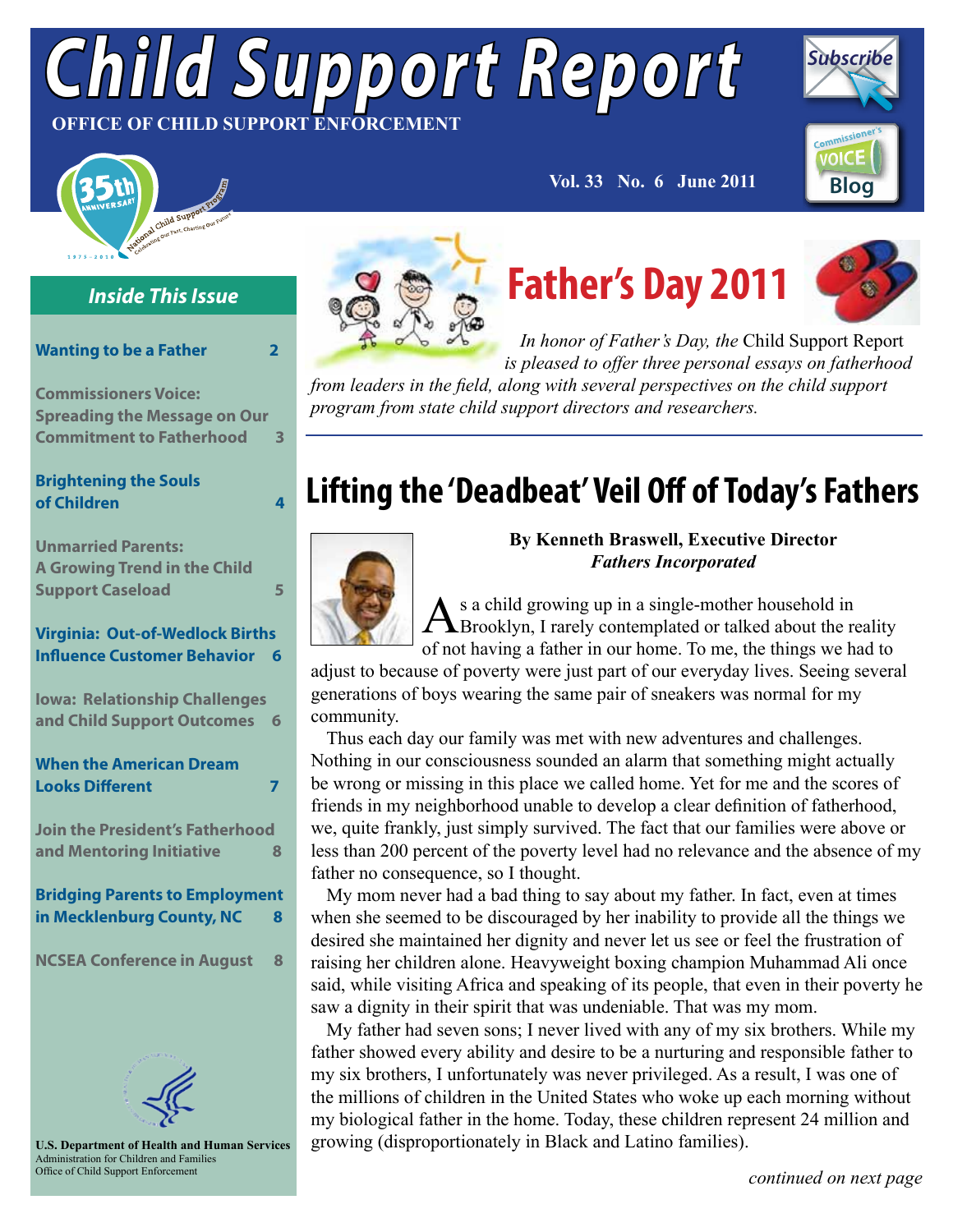#### <span id="page-1-0"></span>*continued from page 1*

I don't know if I would describe my father as a deadbeat dad; nor do I think my mother would. Clearly, he was able to be a father. More importantly, he was able to exhibit a level of responsibility. But what about me (why me?) and the question we all struggle with: What is a deadbeat dad?

The definition of a deadbeat dad is elusive; however it starts with a man's ability to be financially responsible yet won't. It's not when fathers desire to be involved and can't. These primarily Black and Brown low-income fathers face high unemployment, low educational attainment, incarcerated backgrounds, inadequate housing, poor health, and other social issues that serve as barriers for these fathers to be financially engaged.

Don't think for one minute that we let fathers off the

hook from being actively involved with their children because they don't have a job. A child should never be used as a pawn or placed in the middle of a dysfunctional relationship by either parent. I do however bring attention to the societal view, size, and importance of the obstacle. In many cases, the struggle of a man to pay child support does not make him a deadbeat dad. Therefore, it is not the inability that should make you angry about these dads, but the unwillingness of those dads that draw the media's attention and focus.

So, can I call my dad a deadbeat? Probably not, however, he was irresponsibly absent, as I once was and as most of these men are; willingly and unwillingly.

*Contact the author, Kenneth Braswell, Sr., of Fathers [Incorporated](http://www.fathersincorporated.com/), at [kenneth.braswell@gmail.com](mailto:kenneth.braswell@gmail.com).* 





**By Albert M. Pooley, President** *Native American Fatherhood and Families Association* 

I was raised by two loving parents<br>who shared with me the cultures and

traditions of the southwest Native Americans. My mother was Navajo and my father was Hopi. They were proud of their heritage and determined to raise children with values from our culture. As a child I was close to both parents, but I had a special relationship with my father. His attitudes about work, life, and being a parent had a profound impact on my life. As a result of his example, I wanted to be a father when I grew up.

My father taught that family is at the heart of Native American cultures, and there is no other work more important than fatherhood and motherhood. Devoted fathers use their loving influence on their children and families to lead. I believe we each have the opportunity to experience joy when we extend our best efforts in bringing fairness, peace and love to our families. Understanding happiness begins at home, and children learn to care and love as they were cared for and loved. It is not difficult to head in the right direction when we put our families first. It only becomes difficult when we are convinced that other things, interests, and occupations are more important than our families. The direction we set needs to be a major concern because our children are following right behind us.

Spending time with our children throughout all stages in their lives will influence and refine our attitudes as

fathers. In so doing, our children become real to us and we become real to them. We become in tune with one another as family members. This will increase our desire to be the very best father possible. When a father recognizes the critical role he plays in family, he understands the importance of serving family. He is then able to accurately direct, guide, lead and inform when others have been the antithesis of those qualities.

Strengthening our family must be a priority. It costs very little money but requires effort. We need to recognize that children learn and are influenced by many voices and from many places. It is the responsibility of a father to build true and honest relationships with his children. We recognize that fathers must take the lead in making the necessary adjustments to head in a positive direction with correct information based on proven principles. We need to be a forward-thinking and forward-moving people. We cannot live or dwell on the past, rather, we must truly understand the past to see, plan and work toward a richer and better future. To honor past generations, we must improve upon the present. This is accomplished through strong fathers and mothers who lift their families and others by positive example and compassion at all times.

Today's children starve for affection, recognition, and leadership from fathers. Listen to the words of our forefathers in being more dedicated and devoted to family, and our sons will also say, "I want to be a father like you when I grow up."

*Contact the author, Albert M. Pooley, at the [Native](http://www.nativeamericanfathers.org/)  [American Fatherhood and Families Association](http://www.nativeamericanfathers.org/), [apooley@aznaffa.org](mailto:apooley@aznaffa.org), 480-833-5007.*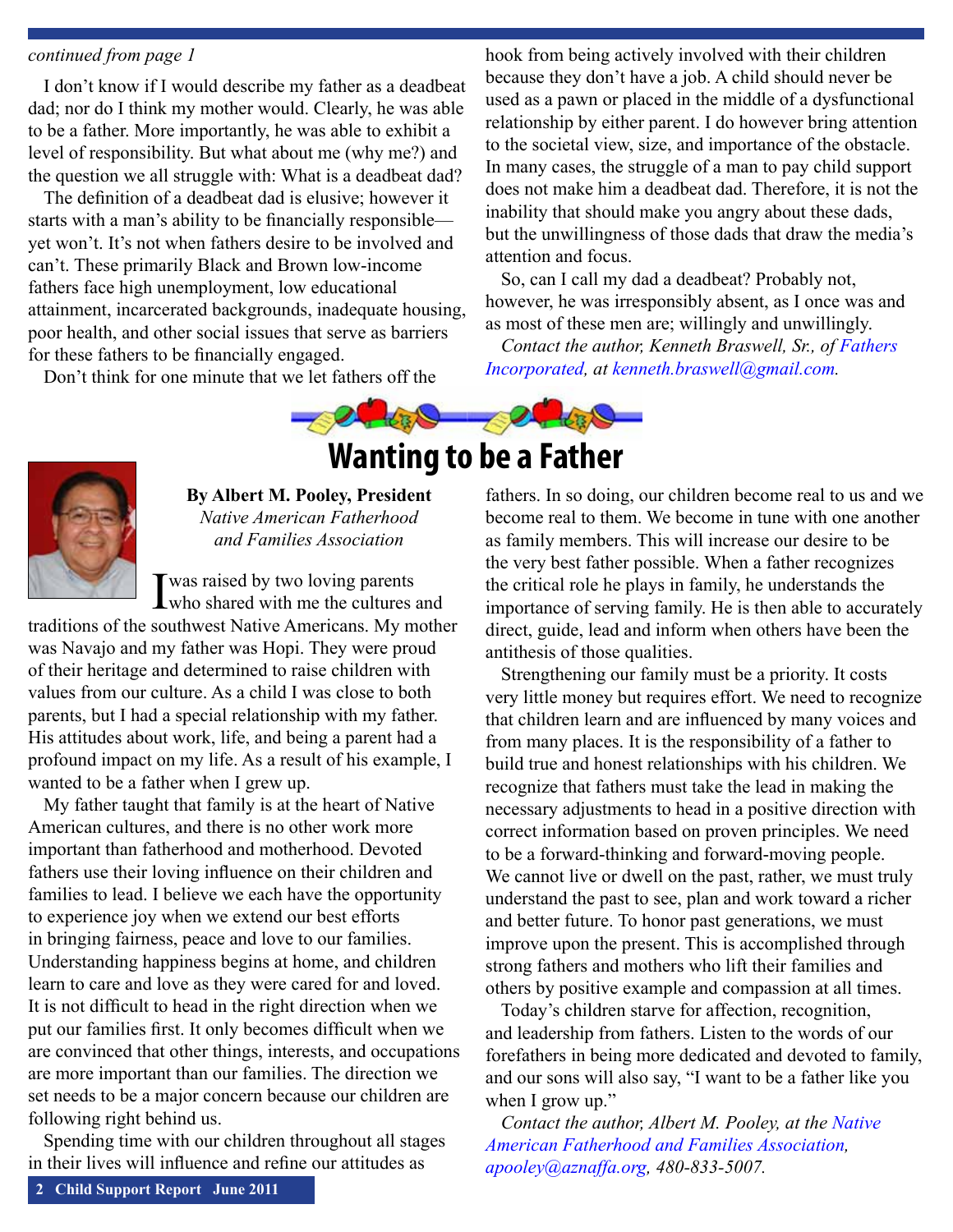### <span id="page-2-0"></span>*Commissioner's Voice*

### **Spreading the Message on Our Commitment to Fatherhood**





The child support program is one of<br>the few government programs that systematically reach men, and the only one to do so in their roles as fathers. Because the program serves so many children—a quarter of all children and half of all poor children—and *both* their parents throughout childhood, it is uniquely

positioned to connect men to a range of resources to help them be the fathers they want to be.

Across the country, child support programs are finding innovative new ways to help fathers provide for their children. State and local child support agencies have engaged in outreach, referral, case management and other activities in partnership with fatherhood, workforce, veterans, reentry, and asset-building programs to increase the ability of parents to support their children. They are working to engage fathers in the lives of their children, to increase noncustodial parent employment, to improve family relationships, and to address family violence prevention.

The OCSE "bubble chart" promotes the child support program's vision for a more holistic family-centered approach to service delivery. Our collaborations with other public agencies and community organizations in the six domains of the bubble chart are enhancing the success of our program's fundamental mission to reinforce the responsibility of parents to support their children when they live apart and to encourage fathers and mothers to be involved in their children's lives.

OCSE reconfirms our commitment to fatherhood issues through participation in a range of federal interagency initiatives, including six listed in the sidebar on this page.

This month, the *Child Support Report* also brings you voices of fathers—leaders of three national organizations who discuss their views on fatherhood. Four other articles look at research and state perspectives about unwed parents in our program. Several highlight the need for more services that target fathers across the country and point out efforts that are showing signs of success. All of the articles—plus another *(on page 8)* about a North Carolina county partnership with the local library—demonstrate the child support program's obligation to speak out about our commitment to fatherhood issues.

We have a long way to go, but our collaborative work at every level of government and with community organizations strengthen our important message that the child support program is here to help parents, children, and families.

Happy Father's Day to all!

### **Federal Interagency Initiatives**

- **• The White House Interagency [Responsible Fatherhood](http://www.fatherhood.gov/initiative)  [Workgroup](http://www.fatherhood.gov/initiative), led by the White House Office of Faith-Based and Neighborhood Partnerships, is working to increase awareness of the importance of fathers in the lives of their children and to integrate fathers into family services throughout the government.**
- **The HHS Incarceration and Reentry Work Group is part of the [Federal Interagency Reentry Council](http://www.nationalreentryresourcecenter.org/reentry-council), which has partnered 18 federal departments and agencies to leverage resources for reentry, remove barriers to reentry, and clarify federal policies. (Take a look at the Council's interactive [map](http://www.nationalreentryresourcecenter.org/national-criminal-justice-initiatives-map) for major federal reentry initiatives and active reentry grants in each state.)**
- **• The [Child Support and Fatherhood Initiative](http://www.acf.hhs.gov/programs/cse/pubs/2011/fy2012_ocse_budget_proposal.html), part of President Obama's FY 2012 budget, proposes continuous emphasis on program outcomes and efficiency, and provisions to help further encourage fathers to take responsibility for their children and to promote strong and safe family relationships.**
- **• The Department of Labor's Transitional Jobs Initiative is funding grants to support transitional job programs, as well as other activities and services, to increase the workforce participation of low-income, hard-to-employ populations, specifically noncustodial parents and ex-offenders (who may or may not be noncustodial parents) reentering their communities.**
- **• The Homeless Veteran's Project partners HHS, the Department of Veterans Affairs, and the American Bar Association to work with homeless veterans and their families to address challenges (such as old fines, child support debts, and other legal judgments) that compromise their ability to move into permanent housing.**
- **As part of the National Partnership for Action to End Health Disparities, HHS released two [strategic plans](http://www.minorityhealth.hhs.gov/npa/templates/content.aspx?lvl=1&lvlid=33&ID=299) to reduce health disparities and achieve health equity in the Nation.**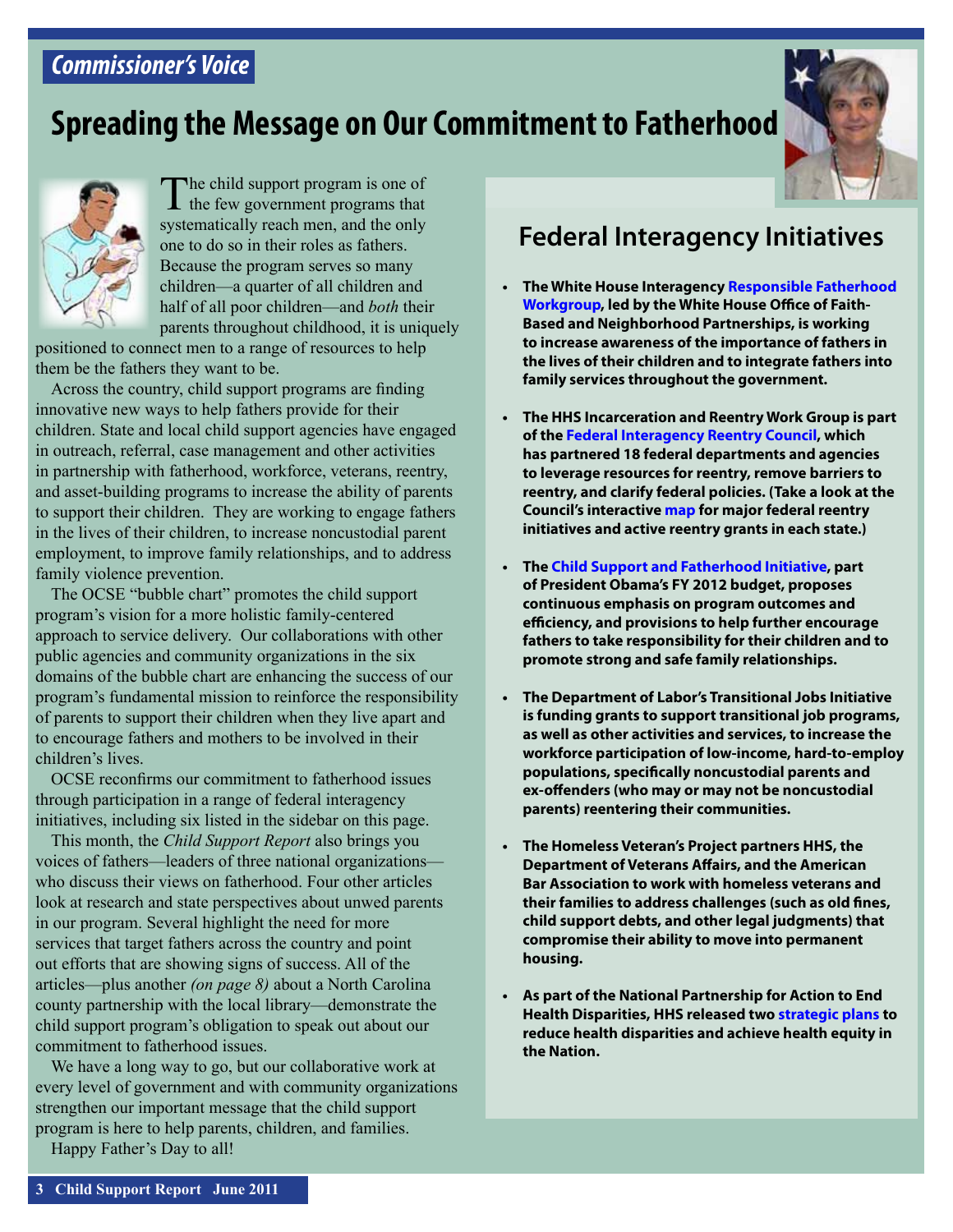# **Brightening the Souls of Children**

<span id="page-3-0"></span>

### **By James C. Rodriguez, CEO/President** *Fathers & Families Coalition of America*

Tonight many children will go to bed<br>without a father in their home, with

estimates of up to 30,000,000 children in the United States living apart from their biological father. Living apart from a father or mother may not always be unhealthy; however, more than a third of these children will not see their father in the next year.

Research shows that children from fatherless homes without male involvement or role models have increased barriers to success. In America, 1 out of every 3 children lives apart from his or her father; 41 percent of children are born out of wedlock; 1 out of every 4 children are in the child support program; 44 percent of children living with a single mother were poor in 2009; and 7.5 million children have a parent in jail or under correctional supervision, with minority children disproportionately affected by father imprisonment.

And yet, fathers brighten the soul of their child.

### **Changing Latino Families Need More Services**

For Latinos, the strength of family or *familismo*  has declined with the increase of acculturation into mainstream society and an increase in the number of young Latinas as single mothers. The number of singleheaded Latina households grew tremendously from the 1960s through the1990s. In addition, Latinas are having children at a younger age than all other populations.

We also know that Latinos are not graduating from high school at the rates to move out of poverty as compared to other men of color. These young fathers are still in the developmental stage, and to negotiate the transition into parenthood with limited social, peer, family, and professional support can be a challenge.

In 2001, the Census reported that more than 1 out of 5 Latino children under 18 had never seen their biological father.

How do we navigate poverty, increased birth rates, increased father absence, low educational attainment rates, and other barriers in Latino households? We need to adopt a new model of engaging the many young Latino fathers who need increased supportive services to be better prepared as parents and stay involved in their child's life.

Low-income men of color raised in fragile families need mentoring and role models to promote responsible fathering. We need more men to mentor our youth before they become parents to help them understand the pitfalls of life and surround them with positive influences.

My father left my mother, sisters, and me, and like many Latinos, I was forced to find my way into adulthood and fatherhood without my father as a role model. However, I was fortunate to have other "fathers" in my village—my barrio, my neighborhood—as I connected with positive male role models who guided me away from many dangers that attack inner-city Latinos.

### **Reducing Barriers to Father Involvement**

Many of the programs serving families today continue to face barriers to father involvement, including the perception of parents who believe the purpose of the child support agency is for enforcement only and not as a bridge to assist in co-parenting and equal access to their children.

We can help to reduce barriers to father involvement by changing the common perception that father involvement is associated only with financial contribution, especially when the over-representation of men of color are unemployed, laid off, incarcerated, or undereducated. We can help these fathers understand that the value of a father taking his child to school and being present emotionally and physically can be more critical than how much he pays in child support.

While not taking away from the importance of mothers, if policy and practice in family court systems promote coparenting, the quality of father-child relationships would improve among nonresident fathers and may reduce the negative consequences we see in children from fatherless families. We must also examine effective laws and policies and introduce innovative strategies to foster father involvement.

Through my experiences as a son, young father, single-father, and then co-parenting father, and from my observations both professionally with Latino fathers and in my family and communities, I believe we first need to understand the cultural stereotypes of *familismo* to develop effective services. We need to understand all cultures in American society.

In addition, knowing more about the impact on the child when the father is absent—in Latino and all families may enable researchers and practitioners to develop better prevention strategies for helping children and families.

*Contact the author, James C. Rodriguez, at the Fathers [and Families Coalition of America](http://www.azffc.org/), [james.rodriguez@](mailto:james.rodriguez@fathersandfamiliescoalition.org) [fathersandfamiliescoalition.org](mailto:james.rodriguez@fathersandfamiliescoalition.org) or 602-254-5081.*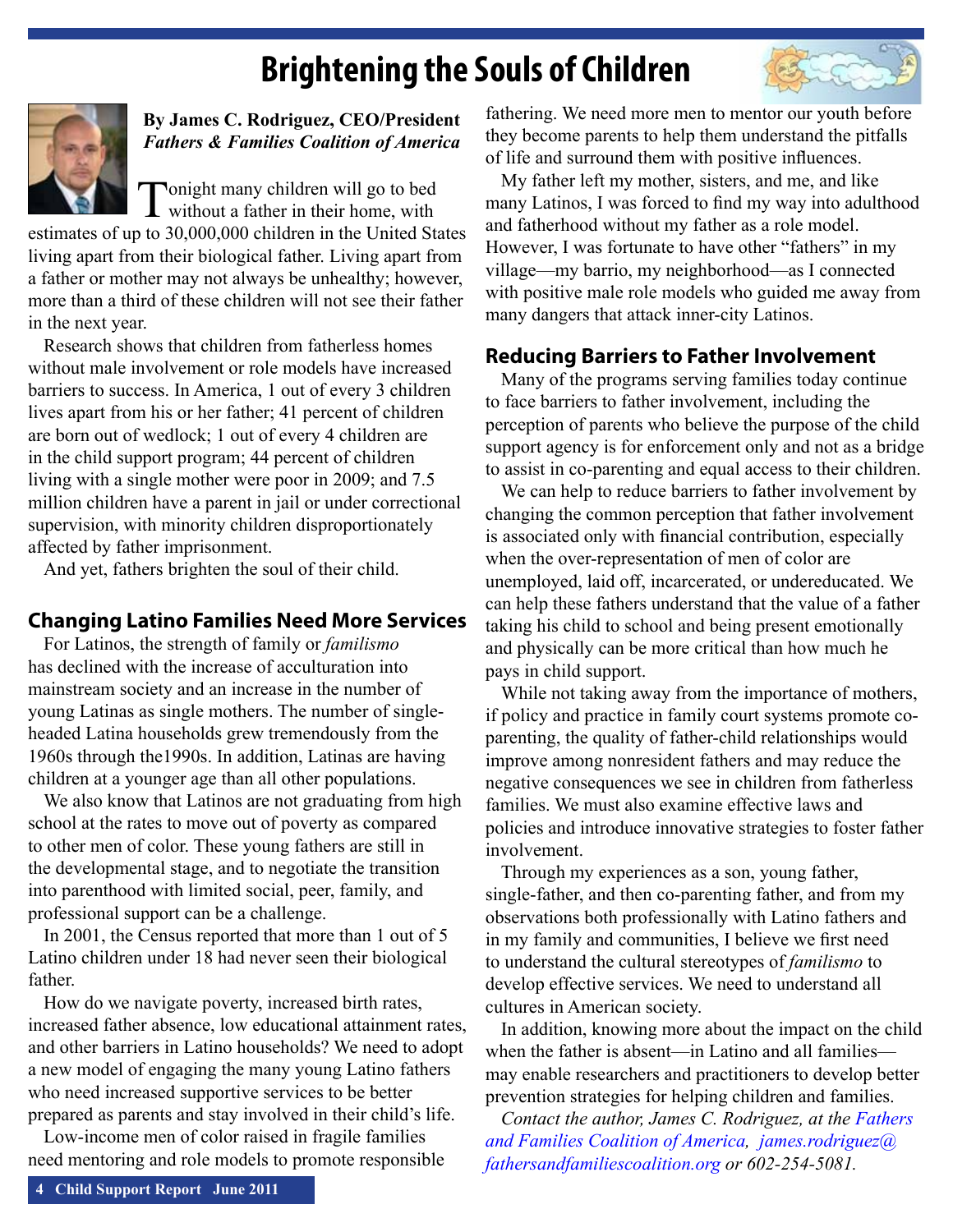### <span id="page-4-0"></span>**Unmarried Parents: a Growing Trend in the Child Support Caseload**

### **By Debra Pontisso** *OCSE*

**Then** I became a mother in 1990, I joined the 1.2 million women who gave birth to a child outside of marriage. At the time, 28 percent of all live births in the United States were to unmarried women—a record high and up from 18.4 percent a decade before.

Fast-forward almost two decades to 2009, when an estimated 41 percent, or 1.7 million, of all live births were to unmarried parents—another record high ("Births: Preliminary [Data](http://www.cdc.gov/nchs/data/nvsr/nvsr59/nvsr59_03.pdf ) for 2009," National Center for Health Statistics).

### **How the United States Compares**

The trend in births to unmarried women in the United States reflects that of most developed countries, with levels at least doubling or tripling between 1980 and the mid-to-late 2000s.

For example, in 2007, well over half of births to Icelandic, Swedish and Norwegian women were to unmarried women. On the other hand, in the United States, the percentage of out-of-wedlock births (41 percent in 2009) is higher than in Ireland (33 percent), Germany and Canada (30 percent), Spain (28 percent), Italy (21 percent), or Japan (2 percent). ("Changing [Patterns](http://www.cdc.gov/nchs/data/databriefs/db18.pdf) of Nonmarital Childbearing in the United States," May 2009, and "Births: Preliminary [Data](http://www.cdc.gov/nchs/data/nvsr/nvsr59/nvsr59_03.pdf) and http://www.cdc.gov/nchs/data/databriefs/db18.pdf ) for 2009.")

### **Impact on State Child Support Caseloads**

Unwed parents soon may comprise the majority of the national child support caseload. As of 2007, six states (Connecticut, Iowa, Michigan, New Hampshire, Virginia and Texas) estimated that more than half of their child support cases involved unwed parents.

While having a child outside of marriage may not hold the same social stigma as it did nearly two decades ago, the challenges faced by unwed parents—particularly younger parents—may be more complicated in today's economy. State child support collection rates also could be affected by the large percentage of unwed parents in the states' caseloads (e.g., when parents have child support cases with more than one partner, or lower wages).

The child support program's plans for ensuring pathways to success for unwed parents in the child support caseload, through family-centered and family strengthening services, are a critical step in the right direction.



#### **Comparison of Births to Unmarried Women in the U. S.**

|                                     | <b>1990 Data</b>  | <b>2009 Data</b><br>(preliminary) |
|-------------------------------------|-------------------|-----------------------------------|
| <b>Total U.S. births</b>            | 4.1 million       | 4.1 million                       |
| Total births to unwed<br>mothers    | 1.2 million (28%) | 1.7 million $(41%)$               |
| <b>Non-Hispanic White</b>           | 443,000 (17%)     | 641,000 (29%)                     |
| <b>Black</b>                        | 455,300 (67%)     | 475,700 (72%)                     |
| American Indian or<br>Alaska Native | 20,900 (54%)      | 31,800 (65%)                      |
| Asian or Pacific Islander           | 18,700 (13%)      | 43,200 (17%)                      |
| <b>Hispanic</b>                     | 218,500 (37%)     | 531,500 (53%)                     |

**Table Prepared by Debra Pontisso (OCSE) and Stephanie Ventura (Director of the Reproductive Statistics Branch, HHS National Center for Health Statistics)**

### **General Observations of the Data**

The chart above shows:

- Continued growth in the percentage of total births to unmarried women.
- An increase in the percentage of births to unmarried women in all racial categories, with the greatest increase among Hispanics, followed by Whites and American Indians or Alaska Natives.
- Unmarried births among Black women remained high and an overwhelming majority of Black children were born to unmarried mothers in 2009.

### **Teen Pregnancy Rates Down**

**Nationally, the number of births to teen mothers (age 15-19) in 2009 declined for a second year in a row after a brief increase in 2007. A new [Child Trends](http://www.childtrends.org/Files/Child_Trends-2011_04_14_FG_2011.pdf) analysis shows that between 2007 and 2008, the teen birth rate decreased for 28 states, increased for 9 states, and remained the same for 13 states.**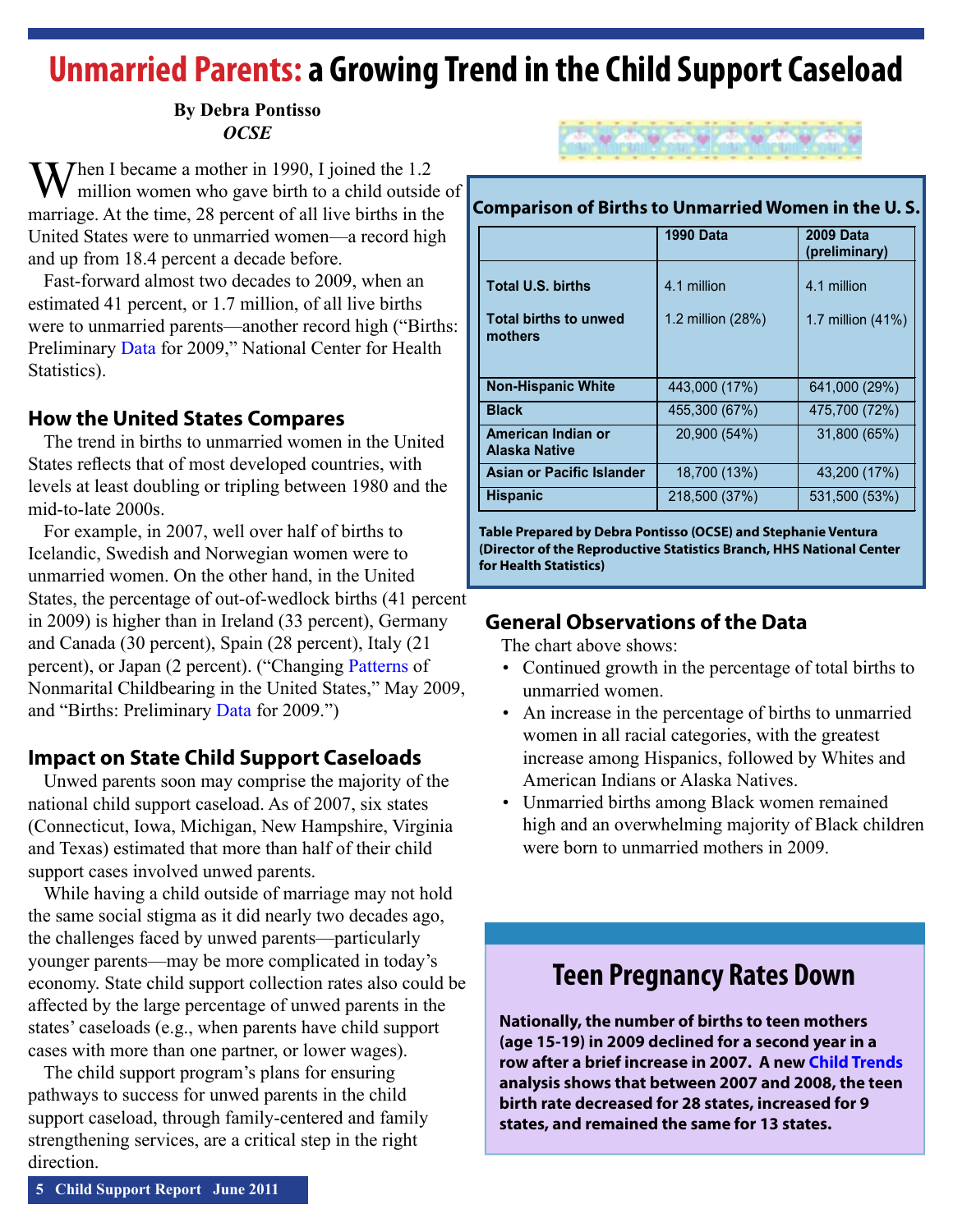### <span id="page-5-0"></span>**Virginia: Out-of-Wedlock Births Influence Customer Behavior**



### **By Nick Young, Director** *Virginia Department of Child Support Enforcement*

The Virginia Department of Child Support Enforcement has seen dramatic changes

in its caseload in recent years, a likely reflection of increasing numbers of births to unmarried women and births to married women outside of marriage.

In 1995, more than 29 percent of children in Virginia were born out of wedlock, and the percentage has risen steadily over the years. In 2009, nearly 36 percent of all births in the state were out of wedlock. Of our caseload (about 341,500 cases), 64.5 percent involve children born out of wedlock.

We have found that the increasing numbers of out-ofwedlock births reflect trends in customer attitudes and behavior. For example, staff at our Roanoke district office (serves the City of Roanoke), as well as Roanoke County and surrounding areas, reports a trend for women ranging in age from 18 to 24 to give birth to children out of wedlock, even more than for younger teenagers.

Our caseworkers have noted that the mothers in many cases are not cooperative in providing the information to establish paternity because they remain on friendly terms with the fathers and want to protect these men's identities. According to caseworker Dorothy Fralin in the Roanoke office, "A good number of these custodial parents feel that marriage is taboo or 'old school.'"

Anecdotally, the Roanoke staff has also noticed an increase in the number of married women who have

children with other men while remaining married to their husbands. These women have told DCSE workers that they simply do not have the money to pay for a divorce,



so the husband and wife go their separate ways without ever attending to the legalities.

Caseworker Fralin noted that, although this sort of situation does not affect the out-of-wedlock birth rate (because the child is born to a married mother), it does lead to considerable delays in finally establishing paternity for the children of such couples because it is necessary to "disestablish" paternity for the legal father before taking action to establish paternity for the biological father.

Lisa Mongan, a supervisor in the Roanoke office, says "there seems to be a growing acceptance of young women having children out of wedlock, and it appears that what they see adults doing around them is going to reflect in their own behaviors and attitudes."

Virginia encourages the formation and maintenance of two-parent families through its Family Strengthening Initiative. As part of the initiative, Virginia is developing stronger ties with its sister agencies and local partners and exploring the development of a family support center and feasibility of incorporating financial literacy to underscore the mutual investment all parties have in building strong, intact families. Through its In-hospital Paternity Program, Virginia is expanding its outreach program to encourage stable families through early intervention and bonding between fathers and their children—with the ultimate goal of reducing out-of-wedlock births and promising brighter futures for children.

*Contact Director Young at [nick.young@dss.virginia.gov](mailto:nick.young@dss.virginia.gov).* 

# **Iowa: Relationship Challenges and Child Support Outcomes**

a la a la a la



### **Carol Eaton, Director** *Iowa Child Support Recovery Unit*

Tore than 37 years of experience in Iowa has shown us that children of unwed parents are less likely to receive

child support or will receive lower amounts. However, collections are higher when fathers have an emotional connection to their children, and collections improve when relationships between unwed parents improve.

Data has shown that divorced parents are more consistent in their child support payments, possibly

because they have bonded relationships with their children, understand financial requirements for maintaining a household, and have less reliable earnings, on average. Unmarried parents show less consistent payment patterns.

In state fiscal year 2010, cases in which the child was born to married parents show the average support collected was \$334 per month and the rate of current support received was about 75 percent. For cases in which the child was born outside of marriage, the average support collected was \$155 and the rate of current support was about 65 percent.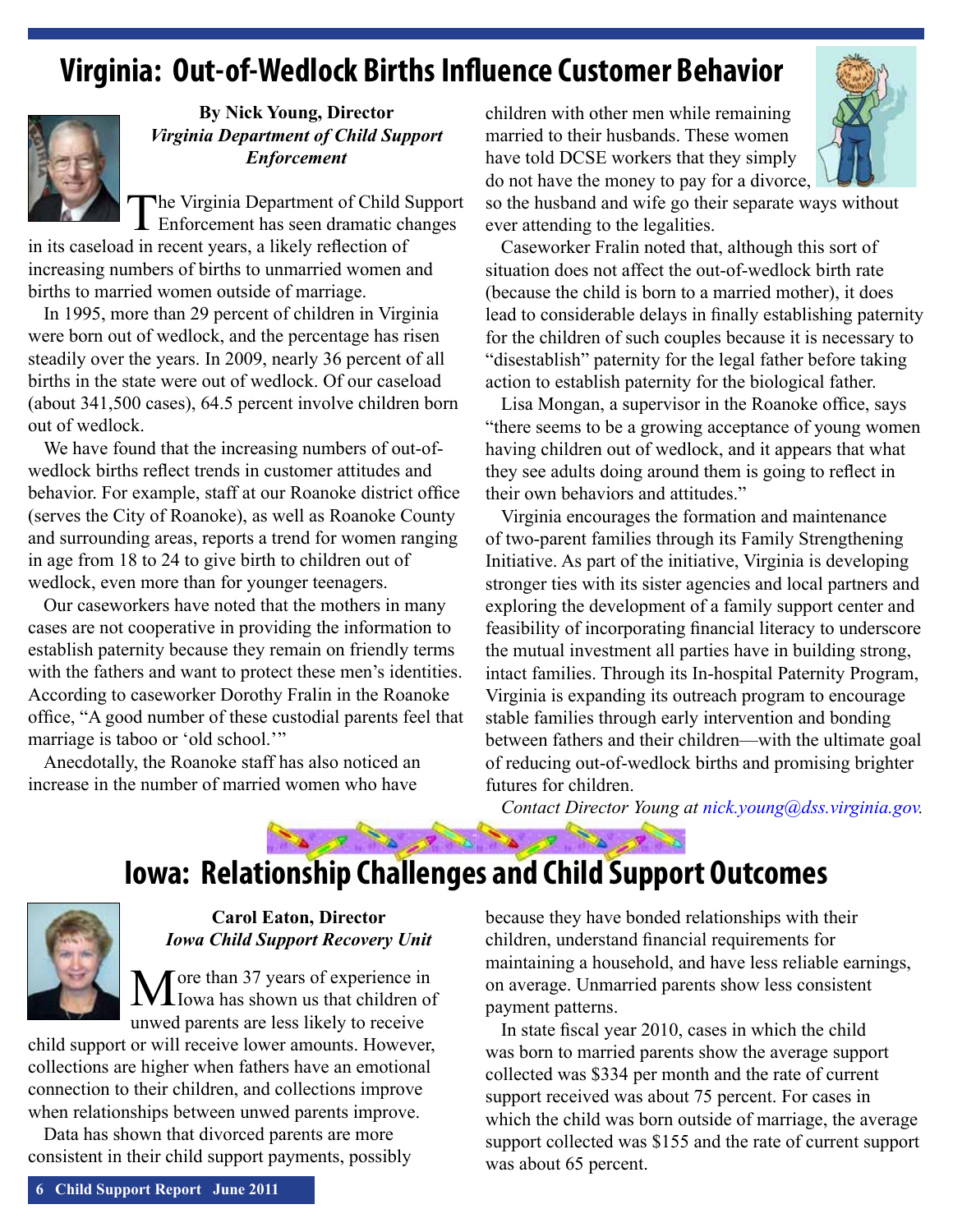<span id="page-6-0"></span>Families are struggling as a result of lost or reduced employment. More noncustodial parents are seeking to modify their child support orders to be more in line with their ability to pay, and they may need referrals to job programs.

Unwed parents need information on how child support works, what constitutes a reasonable order, the benefits of father involvement and its impact on financial support, and options to get help with parenting plans and visitation. Most unwed parents lack custody or visitation orders, and an increasing number of fathers are asking about visitation while establishing child support orders. There is a gap in the availability and accessibility of affordable legal assistance services. Typically, services that directly target

and involve fathers are missing or nonexistent.

Also missing from Iowa communities are services that build healthy relationship skills between parents. By improving the establishment of paternity and improving fathers' relationships with both their children and the mothers, we can see an increase in financial support.

We see a growing need for the child support program to work with customers as individuals to effectively provide services during these difficult economic times. The complexities for unwed parents pose additional challenges for the child support program already struggling to maintain current levels of service under tight budget constraints.

*Contact Director Eaton at [Ceaton@dhs.state.ia.us](mailto:Ceaton@dhs.state.ia.us).* 



### **When the American Dream Looks Different**



### **By Dr. Hillard Pouncy** *Woodrow Wilson School of Public Policy Princeton University*

Earlier this year, Cassandra Dorius,<br>
La demographer at the University of Michigan, reported to the annual meeting

of the Population Association of America that more than a quarter of American mothers with two or more children had their children with different men, resulting in more complex families. Dorius' preliminary study estimates that this trend affects 59 percent of Black mothers, a third of Hispanic mothers, and a quarter of White mothers.

In press reports, Dorius commented, "We tend to think of women with multiple-partner fertility as being only poor, single women with little education and money, but, in fact, at some point, most were married, and working, and going to school, and doing all the things you're supposed to do to live the American dream."

What should a child support enforcement system that is already seeing a more challenging and complex caseload *(described on page 5)* expect as these demographic trends continue? As custodial and noncustodial parents alike go their separate ways to have new children with new partners who likely already have children as well, will they reduce their expectations of each other for their once common children? Will the role and financial inputs of noncustodial parents diminish over time?

A second set of possibilities assumes a very different trajectory for couples that re-partner and form new families. We term this one the "baby father" trajectory, and here, no matter how couples re-partner, the

noncustodial parents' obligation to a common child is unceasing. Even in cases where a mother or father forms a new blended family through marriage, the "baby father" code bestows permanent obligations upon the common child's noncustodial parent. By the unwritten rules of the "baby father" code, a new blended family will never become a self-contained, nuclear family. The child of a previous partner remains the previous parent's responsibility. To the extent, this "baby father" code is real and becomes more dominant, it will increase the necessity for an expansion in roles played by the child support enforcement system.

Take the case of access and visitation, for example. In the former scenario, couples with kids re-partner in ways that yield new nuclear households. As these couples go their separate ways, their access and visitation needs will atrophy. In the latter, "baby father" scenario—especially in cases where couples have had kids through nonmarriage—the need for the access and visitation services that divorce courts perform when married couples break up will be increased. This is a role now at the periphery of the child support enforcement system. If the "baby father" trajectory becomes real, lasting, and dominant, the child support enforcement system's access and visitation role will move to the center.

For the moment, this discussion we are having is just a policy "thought experiment." And usually the polar positions staked out in a thought experiment never pan out. The future likes the muddled middle. Still, it is better to be prepared than surprised.

*Contact Dr. Pouncy at [hillard.pouncy@gmail.com](mailto:hillard.pouncy@gmail.com).*